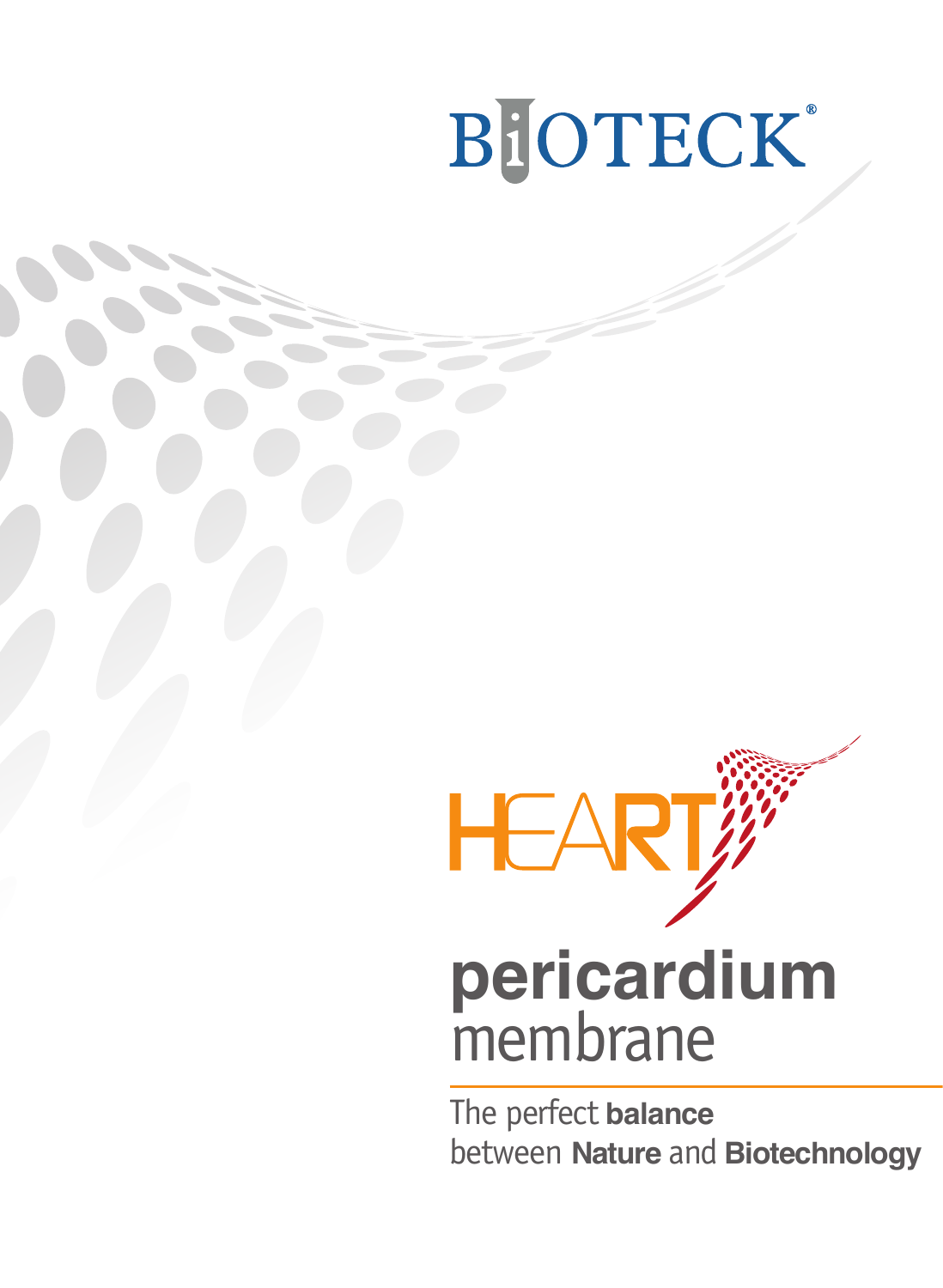# **BiOTECK**®

## **Heart®** pericardium membrane

The Heart® membrane can be sutured without problems due to its high tensile strength.

*Suture pull-out strength test. Brescia University, Department of Mechanical and Industrial Engineering*

**Heart®** is an equine origin pericardium membrane treated with **Zymo-Teck**®, the exclusive deantigenation process based on the use lytic enzymes. The particularly long protection time (3-4 months), the high adhesiveness to tissues and excellent tensile strength are the result of maintaining the three-dimensional structure and the links between the collagen fibres of the native tissue. These features make **Heart**® the ideal solution for the largest number of surgical applications. **Heart®** is used in regenerative medicine, in Oral and

Maxillofacial Surgery, Orthopedics and Neurosurgery.



#### **Features**

- > **slowly** resorbable
- > **resistant** and **elastic**
- > durable **barrier effect**
- > **practical** and **easy to handle**
- > easily **suturable**

**Protection time: 3-4 months**

CE 0373

### **Codes**

| <b>HRT-003</b> Pericardium Membrane 2 membranes $15 \times 20 \times 0.2$ mm |  |
|------------------------------------------------------------------------------|--|
| <b>HRT-005</b> Pericardium Membrane 2 membranes $20 \times 20 \times 0.2$ mm |  |
| <b>HRT-001</b> Pericardium Membrane 1 membrane $30 \times 25 \times 0.2$ mm  |  |
| <b>HRT-002</b> Pericardium Membrane 1 membrane $50 \times 30 \times 0.2$ mm  |  |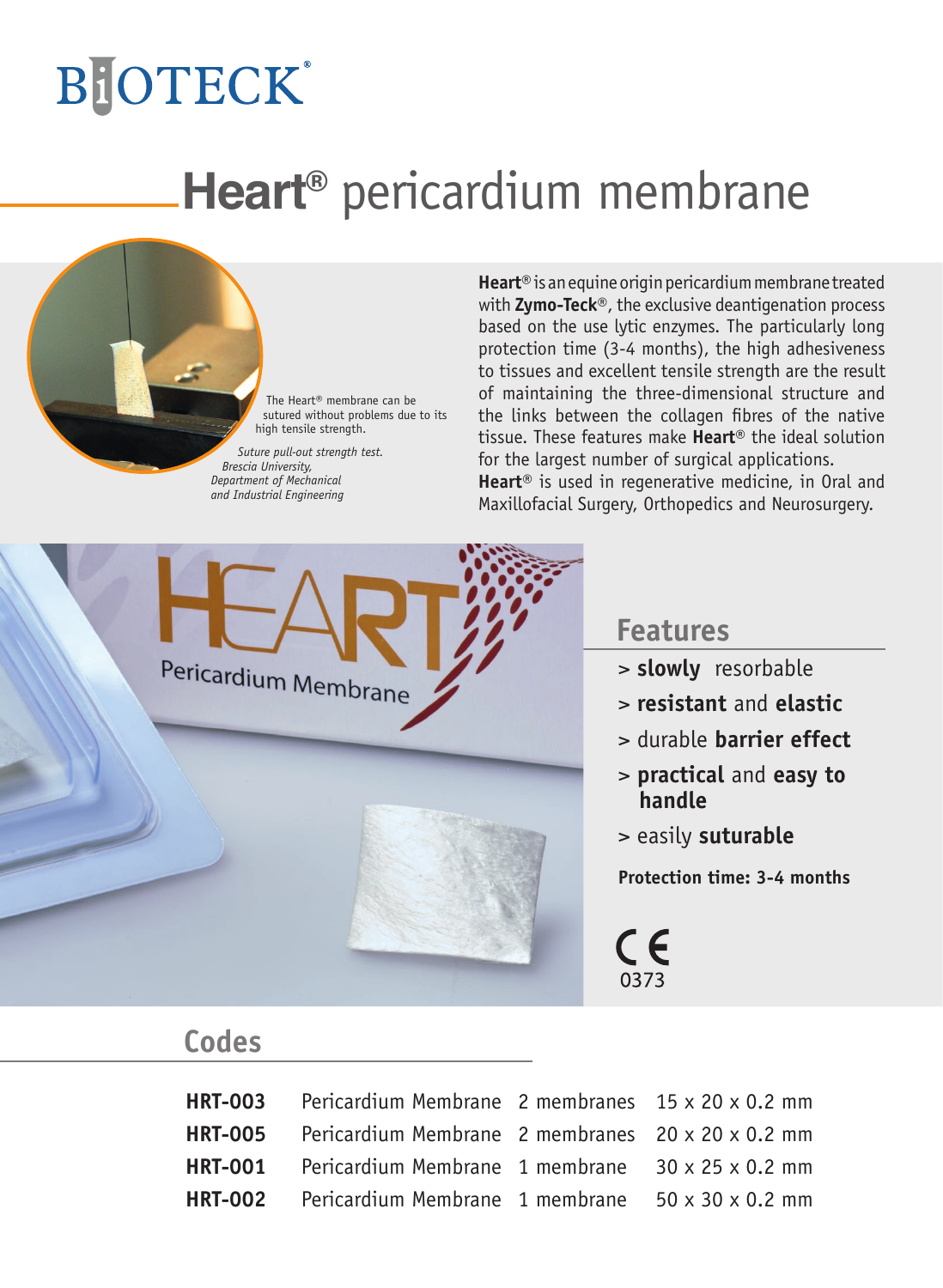# Process Zymo-Teck®: the secret of the **quality Example 23 Allegard Science Concerns and Science of tissue substitute**<br> **Zymo-Teck**<br> **Example 2009 Allegard Science Approximately** a leader in the production of tissue substitute

**Bioteck®**, a leader in the production of tissue substitutes of natural origin, has developed the exclusive deantigenation **Zymo-Teck®** process.

The **Zymo-Teck®** process, unlike other processes based on high temperature treatments or using chemical solvents, uses enzymes, natural proteins able to precisely and selectively remove the various unwanted substances, making the tissues completely bio-compatible and devoid of treatment residues.

**Zymo-Teck®** also preserves useful molecules, such as collagen in its natural structure and, operating at controlled temperatures, does not alter the structural characteristics of the tissues.

The stringent in-line quality controls implemented by **Bioteck®** at all stages of processing guarantee the highest quality of grafts: to obtain the best surgical outcome.

The **Heart**® membrane observed under the scanning electronic microscope (SEM) has a multilayer, compact appearance, characterised by a close-knit weave of collagen fibres.

Improve your knowledge about the **Zymo-Teck®** process by selecting the QR-Code on the right.



*Padua University, Biology Department, Electronic Microscopy Service.*

 $115X$ 

### Surgical application



Fixation with osteosynthesis screw of a mandibular ramus graft on atrophic mandibular crest. Notice how the back of the graft is not in contact with the recipient site.



The space between the two cortical surfaces is filled with bone granules.



Coverage of the grafted site with the Heart® pericardium membrane (HRT-002).



Reopening of the regenerated site 5 months after surgery. The osteosynthesis screw highlights the graft positioning point; note the excellent integration between it and the recipient site.

*Courtesy of Dr. D. A. Di Stefano, Milan, Italy*



Implant insertion in position 1.1. The socket appears devoid of vestibular wall and requires a guided bone regeneration intervention.



The defect is filled with bone granules.



Coverage of the grafted site with the Heart® pericardium membrane (HRT-001).



Soft tissue healing 7 months after surgery and radiographic image of the regenerated site. Note the excellent level of the papilla and the maintenance of the underlying bone volumes.